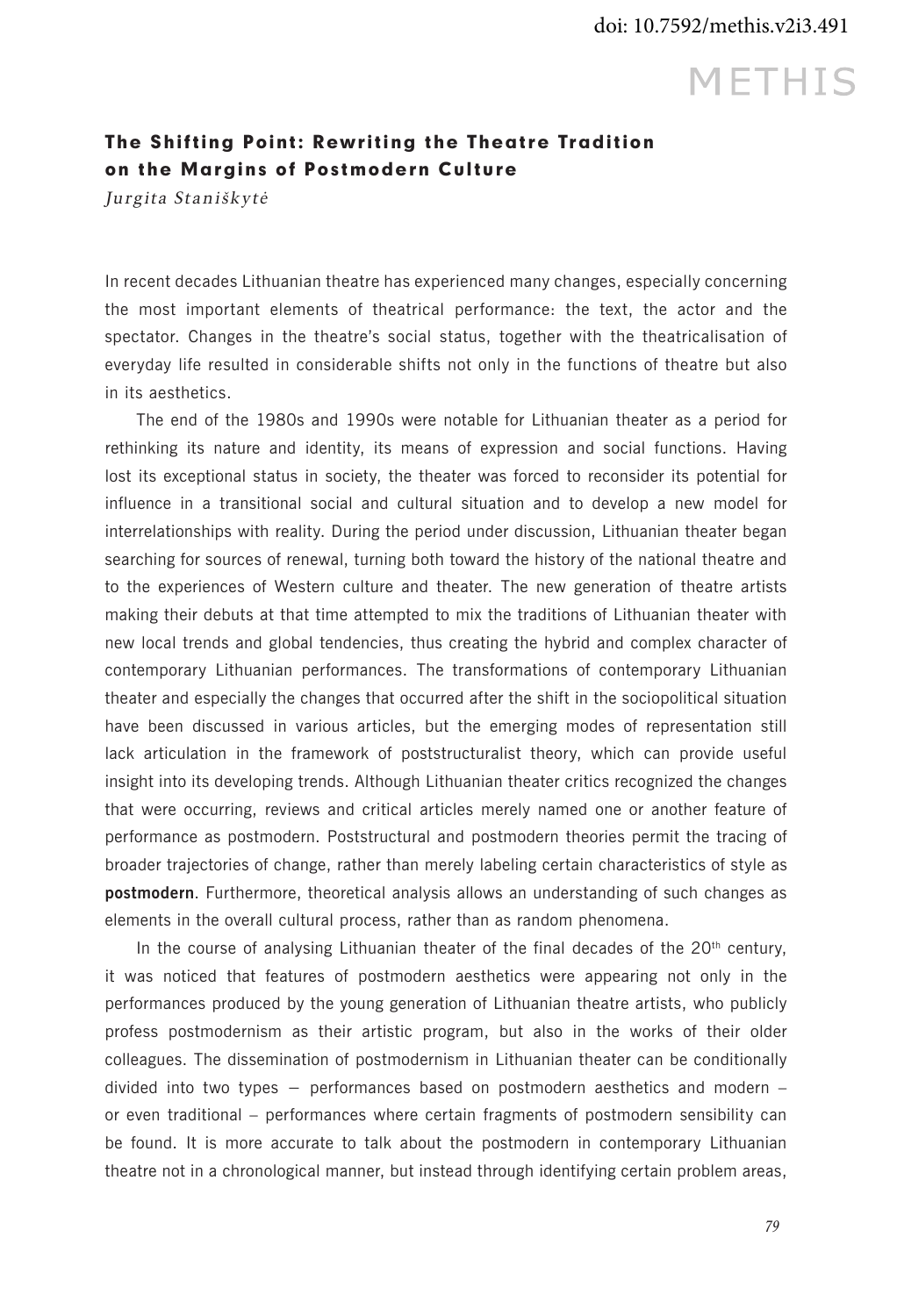### $M \sqsubseteq_{\textit{Iukgilt}} S$ staniškytė

which the aesthetics radicalizes. Indeed, the emerging formations are most visible where they radicalize or destabilize those areas of theatrical structure that have been the most problematic throughout Lithuanian theatre history, and that have already been described as "troublesome territories": the self-reflexive condition of the theater in a transitional society; the problematic relationships between drama text/interpretation of director/spectator and the relationship between the actor's identity, body and role.

Notwithstanding the transformed political, social and cultural situation, the conditions for the appearance of postmodernism in Lithuania differ considerably from those of the Western cultures. The so-called canonical or Western version of postmodernism cannot be found in its "pure" forms in Lithuanian art. Some trends of postmodern aesthetics (visuality, self-reflexivity and intertextuality) became more entrenched in the sphere of contemporary Lithuanian theater. Others, however, such as the reflexion of the use of body and new information technologies, did not find favorable ground, and these are not strongly represented in contemporary Lithuanian theater. The postmodern transformations linked with the institution of the director are more vivid in Lithuanian theater of the last decades. Meanwhile, transformations in acting or dramaturgy are more rare and random. Certain changes influenced by the postmodern paradigm closely interact with the existing cultural tradition, thus creating the patterns of **local postmodernism**. For example, performances deconstructing popular culture take on an artistic expression of pseudo-social realism, as in works by Oskaras Koršunovas, Gintaras Varnas, Jonas Vaitkus and Benas Šarka. Furthermore as part of the local postmodern agenda, the texts or images of the national cultural tradition are deconstructed. Finally, the influence of poststructuralist theory is not as substantial as in the Western tradition of postmodern theatre.

In this article, I propose to address emerging new modes of representation in contemporary Lithuanian theatre that can be conceptualized as **self-reflexivity** and **the postrepresentational body**. These closely-linked tendencies concern themselves with the global transformation of notions of language, body and perception in contemporary culture and critical theory as well as in local models of theatrical representations.

#### **Self-reflexivity**

At the end of the  $20<sup>th</sup>$  century, after the declared crisis of traditional as well as modern notions of representation, theatre as an art form had been pushed to a marginal position; its modes of expression and representational devices had been put into question by critical theories and cultural practices. Furthermore, the search for new forms of theatrical representations seemed to be futile, since innovation in the postmodern cultural framework was no longer perceived as the driving force of artistic expression. Thus, both the apprehension of the impossibility of innovation as well as the limits of theatrical means of representation forced contemporary theatre creators to question and to rediscover the locus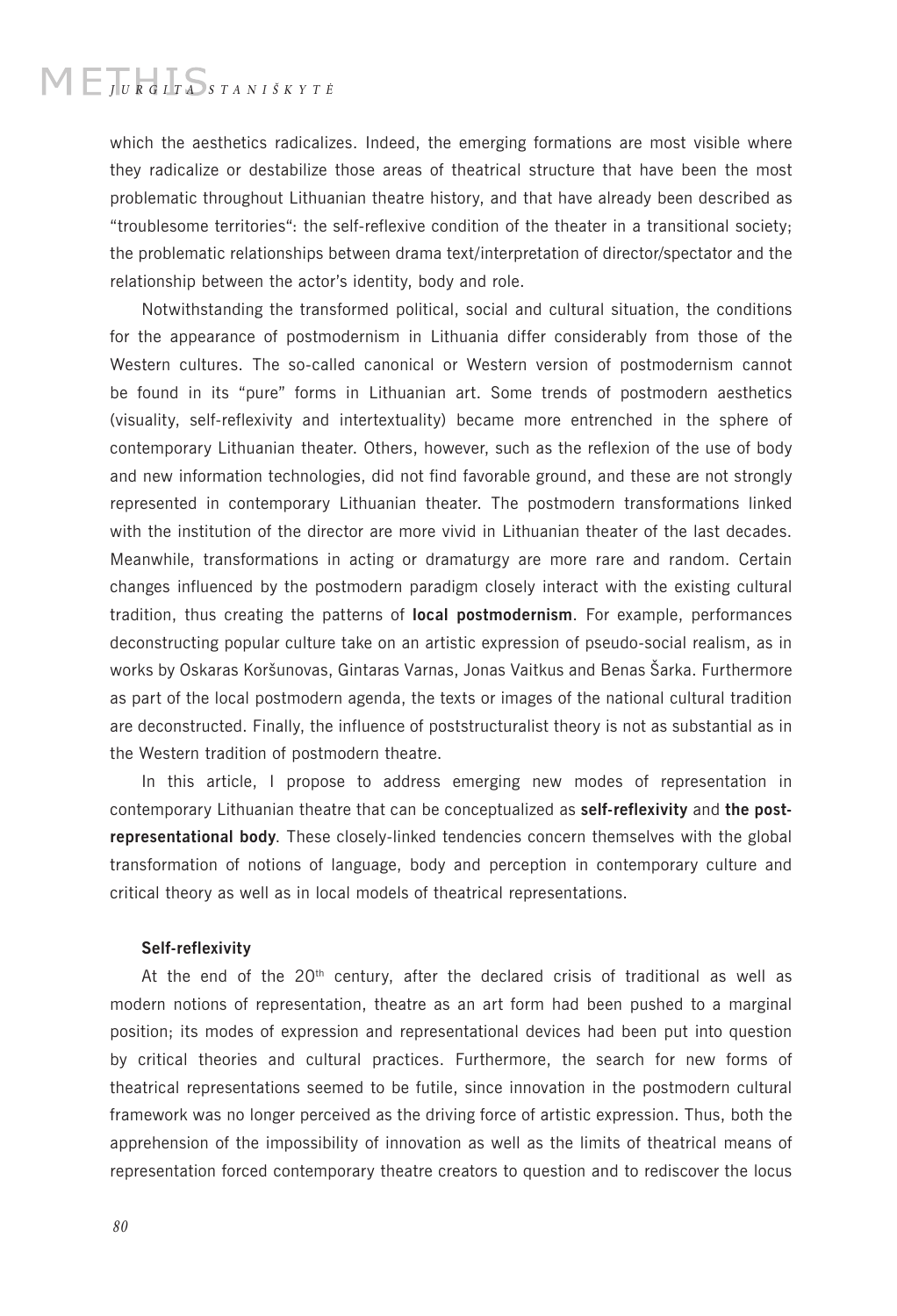of theatre in the contemporary cultural context. Moreover, in transitional Lithuanian society, the postmodern, self-reflexive character of theatre performances was strongly conditioned by the changing socio-economical situation. The self-reflexive character of contemporary Lithuanian theatre can be interpreted both as a result and a remedy; an illness and a cure; an attempt to investigate the principles of theatrical representation as well as to reconsider its boundaries. Faced with the loss of touch with social reality, theatre started to reflect upon its own nature and to deconstruct its own past; it is from itself, its own substance, that theatre proliferated by imitating, repeating, parodying, retracting its own representational devices. As the traditional notion of theatre was being transformed, artists were looking back at past performances, at theatre and cultural history in order to investigate and challenge romantic and modern models of representation. The self-reflexive nature of contemporary Lithuanian performances is multi-thematic and multi-layered. Performances can be grouped in the following three categories: a) re-vision of the theatrical representations of historical and national archetypes or images; b) self-reflexive investigation of the mechanisms of theatrical representations as well as juxtaposition of these representations with other media; c) auto-reflection. In the Lithuanian context the auto-reflexive strategies are linked mainly with the institution of the director, which is the central subject of theatrical reflection, as a result of a long tradition of the theatre of an *auteur*. Lithuanian theatre critic Audronis Liuga defined the self-reflexive nature of performances directed by Eimuntas Nekrošius, Rimas Tuminas and Jonas Vaitkus, as the production of an introverted play with the director's own concepts, methods and themes from past performances. According to the critic, this way theatre redoubles itself and avoids its sociocultural function. It projects only an authorial self-image, concerned entirely with "theatre about theatre". (Liuga 1997.) However, while analysing the self-reflexive character of contemporary Lithuanian theatre, I would suggest that one has to move away from formalistic labels to more complex sociocultural contexts that influence these transformations, as well as to acknowledge the complex dialectic of disruption/reinvention produced by this kind of performance.

One can trace at least two dimensions of self-reflexivity in contemporary Lithuanian performances: the critical and the playful. Examples of both can be found in works directed by Oskaras Koršunovas. One of his latest performances, the ironic parody of "Hamlet" – "Playing the Victim" (2005) by the brothers Presniakov can be read as a playful representation of selfreflexive *mise-en-scène*, where the director uses and abuses his own artistic imagery, cites his previous performances, laughs at the narcissistic character of his theatrical language, and parodies the state of becoming canonical. The self-reflexive strategy in this performance can be interpreted as an attempt to become an auto-ironic subject instead of becoming the object of parody. However, it is important to discuss the possibility of maintaining a critical function in performances which at first glance may be considered formal. A good example of this kind of self-reflexivity is Sigitas Parulskis' "P.S. File O.K." (1997), directed by Koršunovas.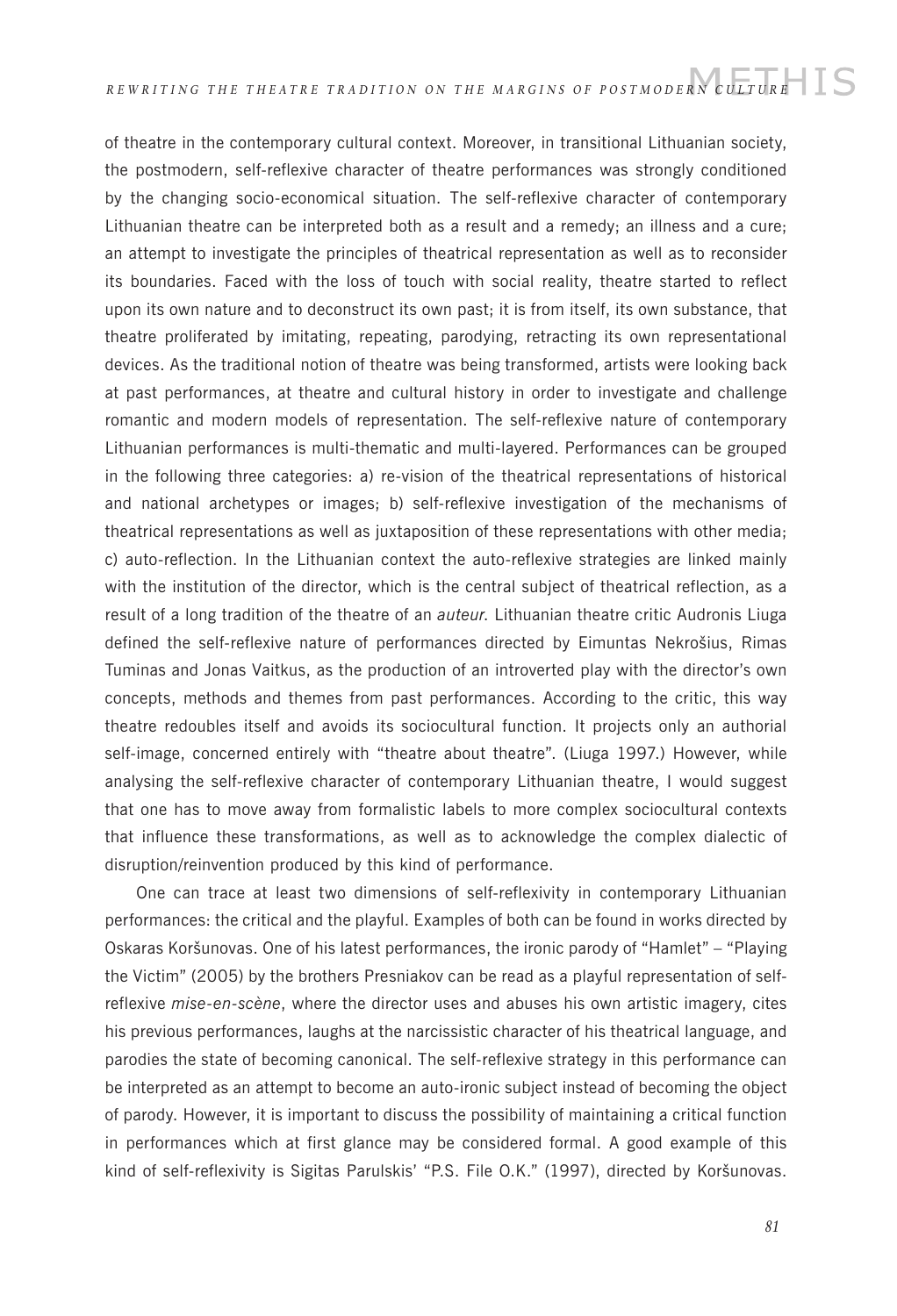### $M \nightharpoonup_{\nu}$ <sub>KGIT</sub> $S$ <sub>STANIŠKYTĖ</sub>

At first, this may look like an experiment in formal utterances, but a closer reading will find it concerned with narrative frames and mental systems that subvert the traditional sense of meaning and perception in theatre. The text incorporates the experiences of the creators of the performance, as the writing of the text was an ongoing process, closely linked with the rehearsals. One of the objects of this performance was the self-reflexive construction of identity and the collective writing of the personal historical narrative. "P.S. File O.K." rejected the conventional bases of drama – plot, character, and dialogue – and instead created a collage of contrasting styles and fragmentary images to mirror the contemporary mindscape. Parulskis inserted fragments from canonical works by William Shakespeare, the Bible, the myth of Oedipus, and fragments from Lithuanian theatre history, and juxtaposed them with the Soviet experiences of the creators of the performance. For example, the actor playing the student at a Soviet school tells the story of Oedipus as an anecdote, as a "funny thing" that has happened to him, demonstrating that his experience could acquire the shape of the canonical. Another example is the *mise-en-scène* at the beginning of the performance, where detectives dressed like bunnies are waiting for the father's ghost to appear, as if referring to William Shakespeare's "Hamlet" as well as to the recent performance of "Hamlet" by Eimuntas Nekrošius. Thirdly, at the end of the performance, the structure of the biblical story is changed and Isaac sacrifices his father Abraham, instead of being saved by the grace of God. The myths and religious texts were rewritten in order to translate them into local social context, to tell local stories by borrowing the codes, conventions and cultural associations of the canonical. The stage design and organization of space charts the geography of the fragmented mind (stage designer Žilvinas Kempinas). It can be interpreted as a purely psychological landscape, a place of memory inhabited by objects or symbols. This stage represents the level of the subconscious, only partly visible to the spectator. It emphasizes the hallucinatory nature of the performance. Dream quality, doubling of the action and multiplying characters are all present in "P.S. File O.K."; every figure or character carries the personalities of others within it. The main character played by Arūnas Žebrauskas is the Son, Pupil, Soldier, Hamlet, Oedipus and Isaac, with additional allusions to the characters from previous performances directed by Nekrošius and Koršunovas's teacher, Jonas Vaitkus.

As a result of intertextual and counter-canonical strategies, Soviet history in this performance was presented as hallucination. In "P.S. File O.K." history (as personal narrative of the playwrights) was first told and then translated into pseudo-mythical situations, demonstrating that reality and fiction are both constructed in the same performative manner. The performance of "P.S. File O.K." does not so much express the urge for an alternative, as the need to acknowledge the arbitrariness and fictionality of any historical or canonical narrative or representation.

This kind of self-reflexive strategy can be defined as critical due to its exposure of the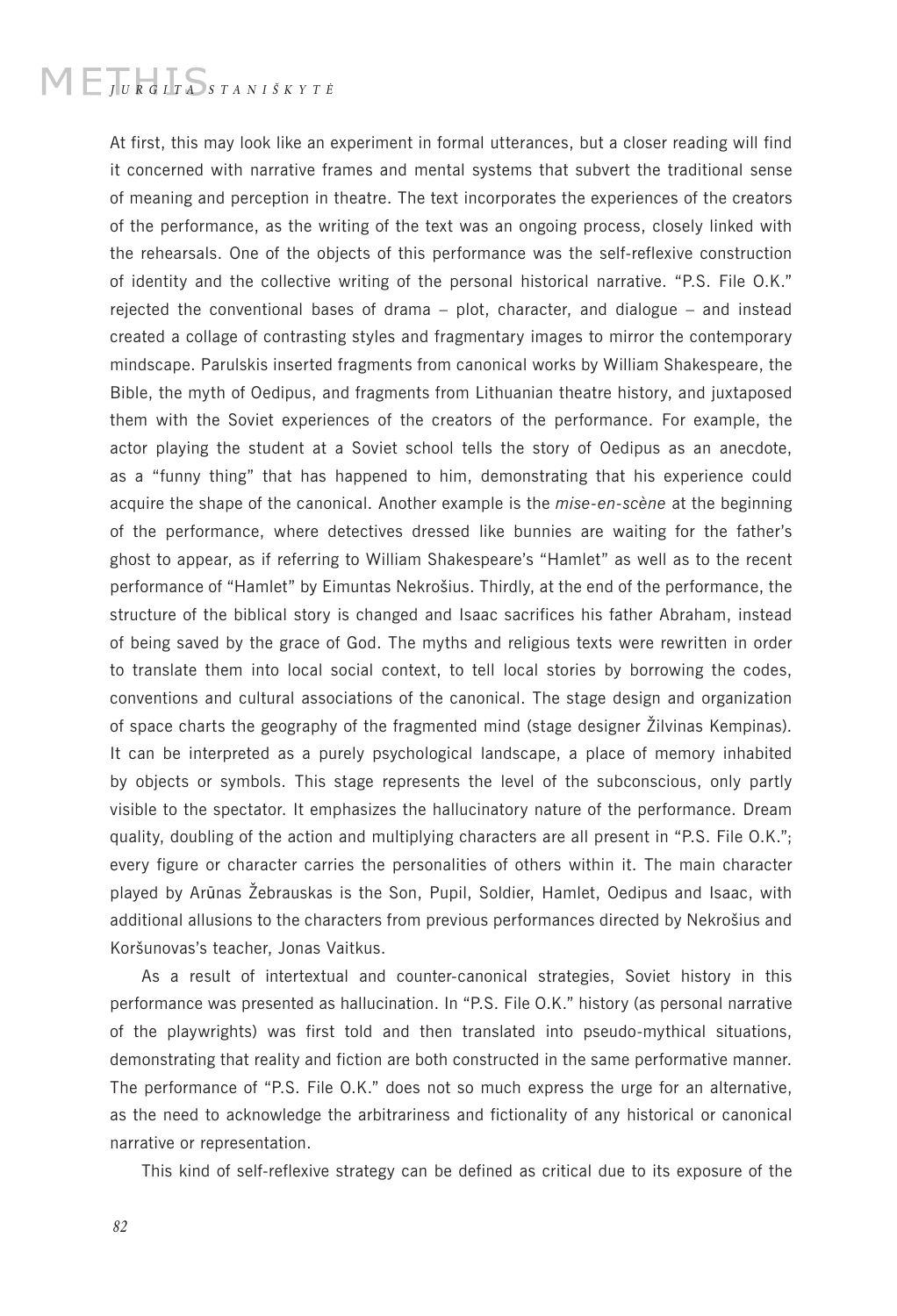constructedness of historical reality. As Linda Hutcheon puts it, such reflexivity is compatible with a politically significant artistic stance interested in de-naturalizing and revising existing cultural power systems. It challenges inherited modes of theatrical representation in at least two ways, disturbing both the theatre's means of expression and the larger cultural assumptions about theatre. (Hutcheon 1988.)

#### **Post-representational body**

Another emerging "new language" of contemporary Lithuanian theatre, closely linked with its self-reflexive character as well as the redefinition of the role of text in performance, is the use of the actor's body as a culturally coded sign. Although Lithuanian theatre has long been a director's theater, where the director's concept dominated over all other representational elements in performance, the role of actor has always been important, at least theoretically. Especially during the Soviet period, actors were perceived as prophets, performing sacred and mysterious rituals of transformation or even sacrifices on stage. As new tendencies of self-reflexivity and exploration of representational devices made themselves visible, a new approach to acting appeared on the Lithuanian stage.

Some recent movements in Lithuanian theatre toward separating the actor from the role have led to the recognition of the actor's body as cultural text. In order to escape a logocentric position, and due in part to the influence of poststructuralist ideas, theatre practitioners have been turning their attention to the actor's body and identity as alternative way of self-reflexive acting. Specifically, poststructuralism stresses the view that the body is socially and culturally coded, and as such is unable to overcome its ideological encoding. If modern performance theory subjected the actor's body to the discipline of the drama text or to archetypal psychic impulses, repressing as well as ignoring its materiality, the postmodern actor acknowledges ideological and cultural codes and deconstructs their representation with the help of self-reflexive acting, or by displaying the discursive aspects of the human body. In such performances the actor's body is rendered and perceived as an historical as well as a cultural construct, as a performative and material location, where social and ideological meanings are inscribed. The real body of an actor, together with its material history – scars, body shape, wounds, sores, etc., as well as its real bodily reactions (sweat, tension, fatigue) is not hidden under the illusory contours of a fictional character, but rather revealed onstage. According to Hans-Thies Lehmann, one characteristic of postdramatic theatre is selfcontained corporeality, when the body of the actor does not represent any themes, but itself constitutes the theme (Lehmann 2004: 149–150). On the postmodern stage, the body that used to be repressed by the ideology of representation (acceptable images of clean, erotic, beautiful bodies), and by the codes of the drama text (the transformation of the actor's body to correspond maximally to the image of the fictive character or to the director's conceptual imagery), is displayed directly. The actor strives to investigate what it means to be his/her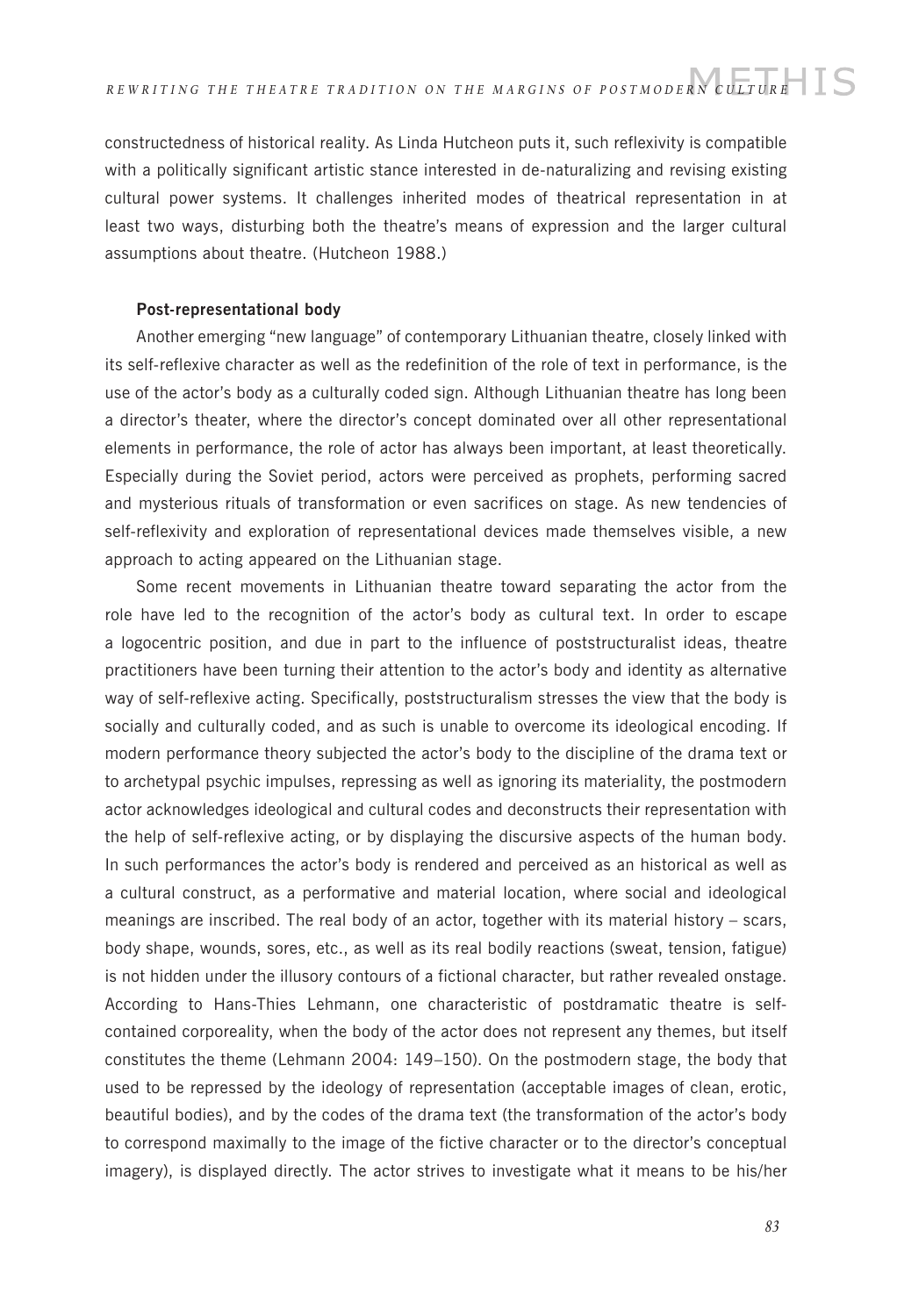# $M \nightharpoonup_{J\cup R} \frac{1}{G} \prod_{I} \sum_{S \text{ T A N I } \check{S} K Y T \check{E}}$

body, or to have the body of someone else, that is the character. He or she is trying to understand how these conditions are similar and what the differences are between them. In postmodernist aesthetics, the actor's body is displayed onstage as a material body that is unable to become neutral at any stage. The exposure of the material body on stage or the use of non-acting techniques, when non-professional actors are used as signs on stage, can be traced in various performances: William Shakespeare's "Hamlet" (1997) and "Othello" (2000) by Eimuntas Nekrošius; Bernard Marie Koltes' "Roberto Zucco" (1998), Mark Ravenhill's "Shopping and Fucking" (1999), Marius von Mayenburg's "Fireface" (2000)*,* Shakespeare's "Midsummer Night's Dream" (1999) by Oskaras Koršunovas; or performances by Benas Šarka, just to name a few. In the performance of Shakespeare's "Midsummer Night's Dream" by Koršunovas, yet another dimension, the physical drama of actor's body, is displayed. The semantic dimension becomes secondary, as the spectator's attention is driven towards physical action and its outcomes on "real" body. The spectator is confronted with the trampled down, pushed, suffering, falling, stumbling, sweating body of the actor. The actors interact only through real physical and seemingly painful actions. In this kind of performance the materiality of the actor's body is staged against the textual symbolism, thus forming an additional layer of corporeal drama. Taken out of the natural environment, the actor's body operates in a cultural, symbolic space, but is displayed as object telling its real story with its own words – traces of sweat, scars, and sores. Although this example is only a fragment in an otherwise quite conventional structure of performance, it illustrates Lehmann's idea that in traditional theatre drama takes place in-between two actors, whereas in postdramatic theatre drama takes place in the body of the actor (Lehmann 2004: 275).

Such exposure of the real body of the actor as well as the juxtaposition of acting (re-presenting the role) and non-acting (just "being" on stage) raise critical questions about the nature of acting itself, or on a larger scale, about the nature of **presence** in theatre. The notion of live presence is also being challenged in performances that employ new technologies in order to juxtapose presence and absence, live and mediated performance.

In light of postmodern identity theory, the notion of performance itself is reframed: the assumption of roles, the conscious presentation or construction of a self, the idea of the body as a culturally produced object, and the idea of a fragmented, schizophrenic subject embodying numerous contradictory subject positions run counter to the modern acting tradition, urging contemporary theatre creators to look for alternative ways of embodying theatrical meanings. More often, through actions, choreographies, or even speech, the performers are seen as sharing a constituency of texts in which their own part or parts must be worked out, or in which their role is fluid, subject to play and change. For example, in the performances of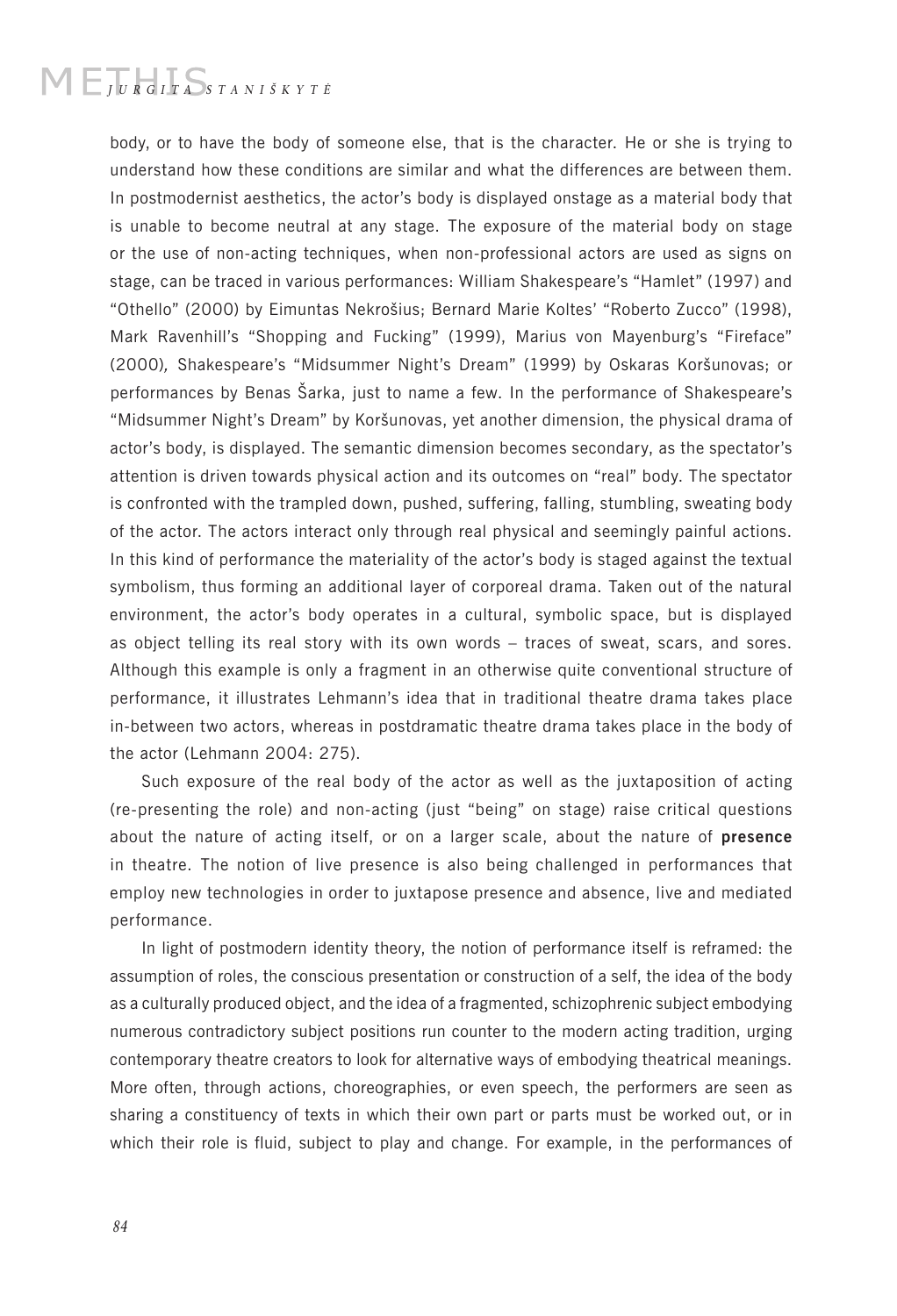Šarka, the spectator is confronted with the deconstruction of traditional notion of character, as the identity of the actor is melted into different roles, constructed and deconstructed before the eyes of the spectator. Here the actor is an intertextual persona, consisting of fragments of his own identity and role, being simultaneously constructed and deconstructed. As another example, the presence of brothers Viktoras and Jonas Baubliai on the stage of "Othello", directed by Nekrošius, disturbs audience expectations about traditional role play, since it is impossible to grasp the thin line between acting and just being oneself on stage. In his production of "Roberto Zucco", Koršunovas doubled the main character, Roberto Zucco, with a non-professional performer, exposing the artificiality of theatrical representations, thus making visible the split between the self-image and imaged self. In various ways, these performances employ a strategy of hyperrealism: their spatial, narrative, and technological design exaggerates the simulational dimension of reality, suggesting that realities, identities, subjectivities and bodies are merely constructs, doubled by the representations of theatre. These developments are less departures from the mimetic tradition (realist or poeticmetaphorical), than a reworking of it. At the same time they are generative of alternative modes of representation.

#### **Conclusions**

Lithuanian theatre is closely linked to modern and pre-modern indigenous traditions, as well as to a range of influences from the outside. Together these give rise to the hybrid character of contemporary performances. Thus it can be claimed that postmodernist aesthetics activate the groups of problems specific to local theater culture. Postmodern aesthetics foster or disrupt specific problem fields that were previously active in the Lithuanian theater tradition: the status of the theater in society (self-reflexive strategies); the role of the drama text and its relationship with the director's concept (postmodern construction or disruption of meaning and perception); the relation between actor and character (post-representational identity and the body of the actor).

In many instances, this kind of theatre can be thought of as postmodern because of its tendency toward a deconstruction of the process of theatre production and its intrinsic technologies of representation. Typically postmodern formations of perception (quotation, recycling, pastiche, parody, simulation) present in these contemporary performances destabilise any categories or hierarchies of difference between original and copy, spatial and temporal coordinates, live presence and recorded versions. Self-reflexive techniques and intertexuality are both used to challenge the common assumptions about reality and unmediated presence, the distance between performance and experience, fact and fiction, public and private. Exposure of the actor's body helps deconstruct the notion of theatrical presence. Such exposure of the real body of the actor as well as the juxtaposition of acting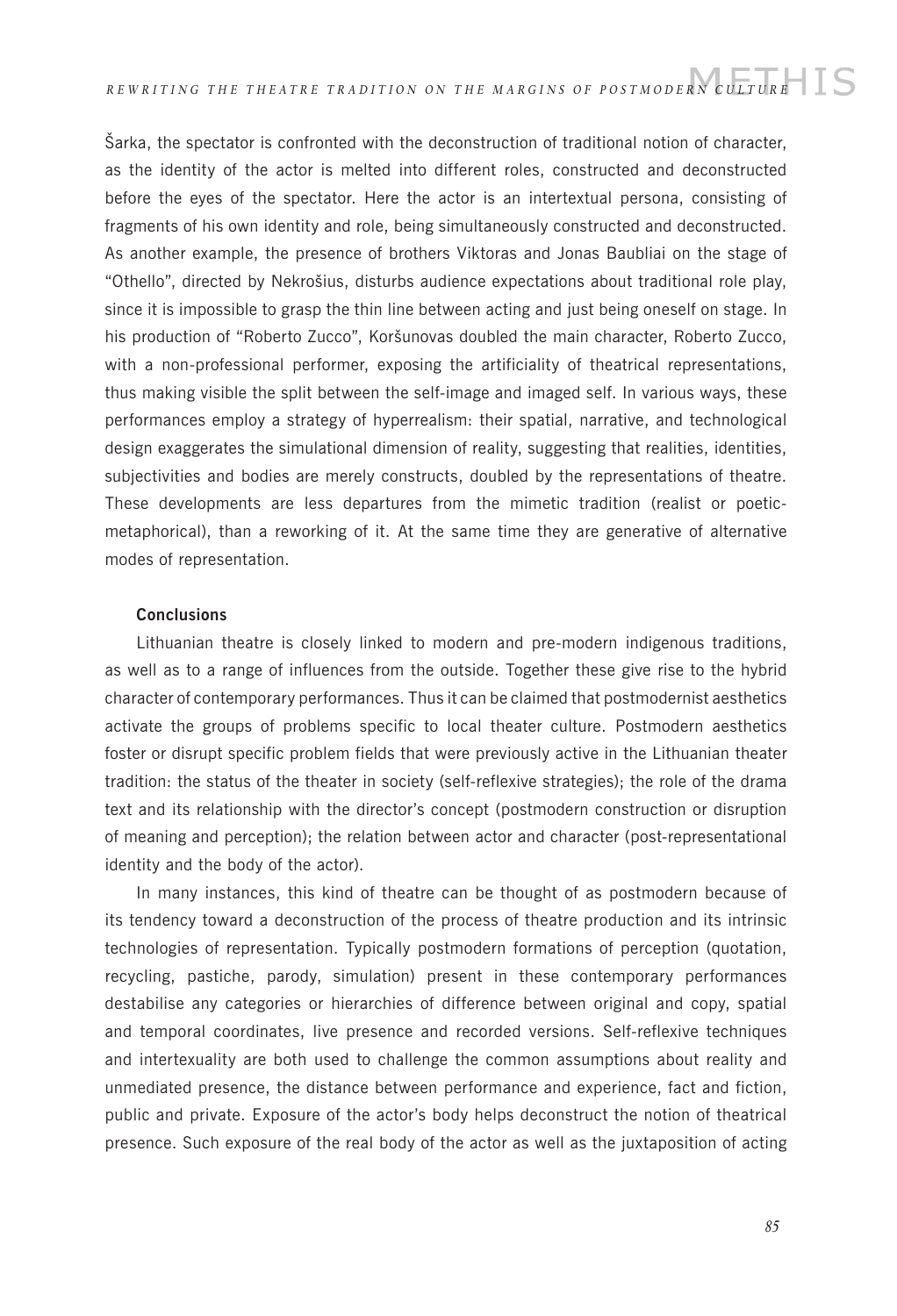# $M \mathsf{E}_{J^U R G I T A S T A N I \check{s} K Y T \check{E}}$

(re-presenting the role) and non-acting (just "being" on stage) raise critical questions about the nature of acting itself, or on a larger scale, the nature of presence in theater. The intention in all cases is to expose dominant discourses, theatrical conventions, and genres as constructed.

#### R e f e r e n c e s

**Hutcheon, Linda** 1988. A Poetics of Postmodernism. London & New York: Routledge. **Lehmann, Hans-Thies** 2004. Teatr postdramatyczny. Trans. by Dorota Sajewska and Małgorzata Sugiera. Kraków: Księgarnia Akademicka.

**Liuga, Audronis** 1997. Theater Injured by Time. – Teatras, No.1, pp. 4–14.

Jurgita Staniškyt**ė –** is an Associate Professor and the Head of the Department of Theatre Studies, Vytautas Magnus University (Kaunas, Lithuania). She has published numerous scientific and critical articles on contemporary Lithuanian theatre and performance art. Currently she is working on a monograph entitled "Signs of Change: Lithuanian Theatre between Modernism and Postmodernism".

E-mail: j.staniskyte@mi.vdu.lt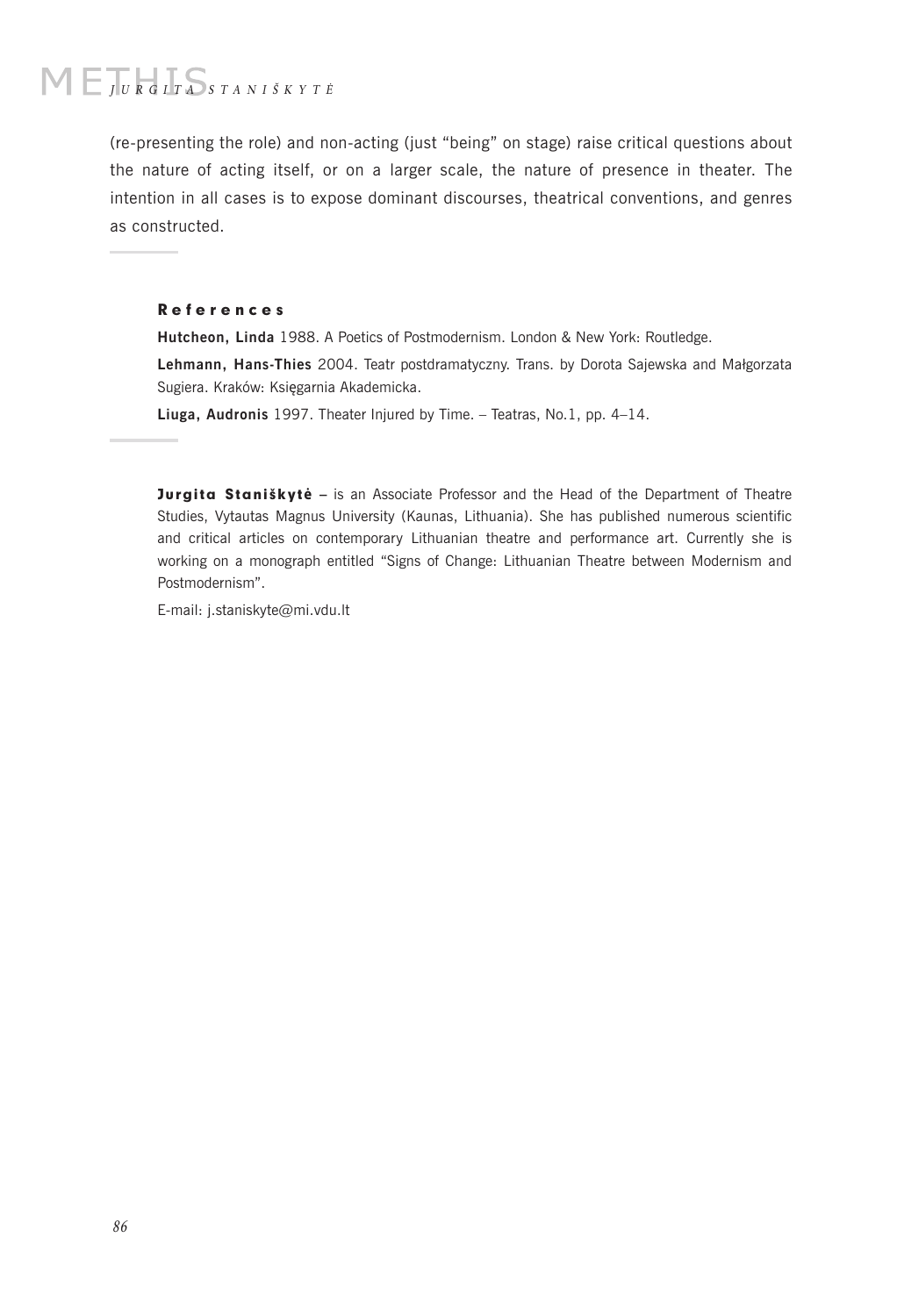### $\bigcap_{R \in S} \bigcup_{\text{R} \in R} \bigcap_{R \in R}$

#### Nomadismist

Knut Ove Arntzen

Mõiste *nomaadid* kasutamine filosoofias on seotud metafoorse mõtlemisega, nagu seda demonstreerivad Gilles Deleuze ja Félix Guattari oma raamatus "Nomadoloogia: sõjamasin" ("Traité de nomadologie: la machine de guerre", 1980). Nad käsitlevad nomaadidega seostatavat mobiilsust kui sõjametafoori. Viimane viitab faktile, et ajaloolised nomaadidest sõdalased, näiteks mongolid, suutsid hobustel kiiresti edasi liikuda ning ootamatult rünnata. Riigi loomine sai võimalikuks vaid tänu sellele, et sõjamasinaid võis hoida pidevas liikumises. Paradoksaalne küll, aga nomaade kasutasid ära just riigi loojad, kes olid õppinud, kuidas rakendada metallurgilisi tehnikaid, nii et ajaloolaste arvates muutusid nomaadid koos oma sõjamasinatega vaid instrumentideks riigimeeste käes, nagu mongolid hiinlaste või tatarlased venelaste jaoks. Kirjeldatud käsitlust kasutatakse kui metodoloogilist baasi, et uurida, kuidas mõistet *nomaadid*  võib mõista eri kontekstides: nii antropoloogilises tähenduses kui ka uue kontseptsioonina filosoofias ja kunstides. Antud artiklis rakendatakse seda mõistet uute kunstiliste praktikate uurimiseks nii otseses kui metafoorses tähenduses. Otseses tähenduses viidatakse nomaadide kunstile, metafoorselt aga nomadismile uuemas kunsti- ja teatriloomingus.

Nomaade iseloomustab peavoolujärgne (*post-mainstream* – vastand eurotsentristlikule peavoolule, mida kontrollivad Lääne-Euroopa keskused) liikumine uute kunstiliste tegevuste leidmiseks. Nende tegevus kannab nii globaalset kui ka lokaalset või regionaalset värvingut ning nomadismi mõistet võib kasutada kirjeldamaks seda, mis toimub, kui peavooluliikumised ammenduvad. Nomadism segab stiile ja traditsioone, mida peavoolu kontseptsioonis ei saaks esteetilise puhtuse või suundumuste kinnistumise tõttu kombineerida. Konkreetsemalt tuuakse näiteid Põhja-Skandinaavia etendus- ja visuaalkunstidest.

Knut Ove Arntzen *– teatriteaduse dotsent, Bergeni Ülikool (Norra). Ta on avaldanud artikleid ja raamatuid visuaalsest dramaturgiast ning keskkonnast postmodernistlikus teatris. E-post: knut.arntzen@ikk.uib.no*

### Nihkuv vaatepunkt: teatritraditsiooni ümberkirjutamine postmodernistliku kultuuri äärealadel

Jurgita Staniškytė

Viimastel aastakümnetel on leedu teatris toimunud palju muutusi, eriti seoses teatri baaselementidega: teksti, näitleja ja vaatajaga. Esilekerkinud postmodernistlikud arengud on kõige ilmsemad ja radikaalsemad teatristruktuuri neis osades, mis on olnud problemaatilised kogu leedu teatri ajaloo vältel – teatri identiteet ja sotsiaalne funktsioon, draamateksti roll lavastuses ning näitleja ja tegelase suhe. Selles artiklis